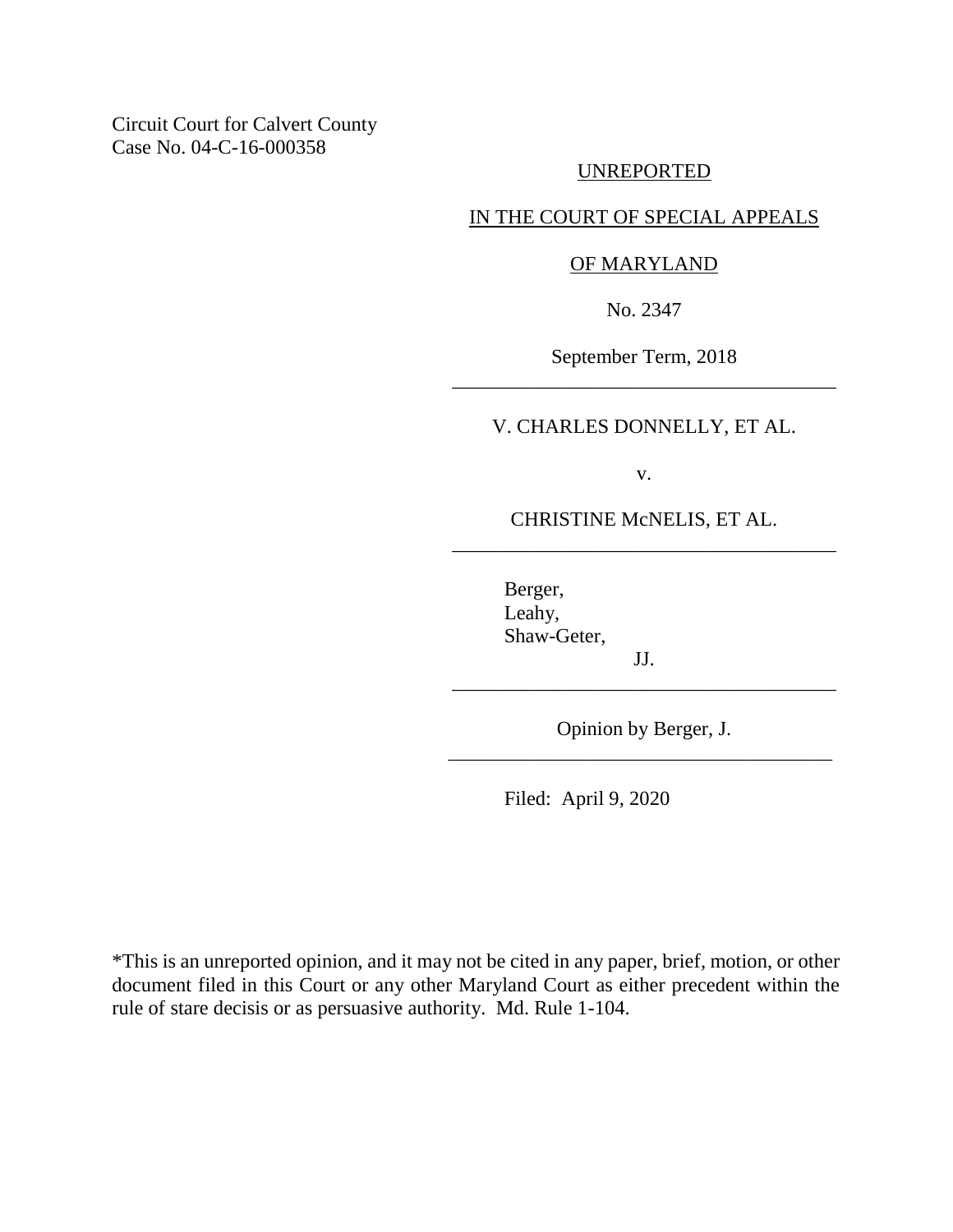This case arises from the entry of a declaratory judgment by the Circuit Court for Calvert County in connection with a dispute between the members of Solomons II, LLC ("Solomons II"). Solomons II was formed by V. Charles Donnelly ("Donnelly") and Deborah Steffen ("Steffen"), Appellants/Cross-Appellees, and Christine McNelis ("McNelis") and Catherine Erickson-File, ("Erickson-File"), Appellees/Cross-Appellants for the purpose of purchasing and developing property located at 14554 Solomons Island Road, Solomons, Maryland 20688 ("the Property"). Solomons II acquired a commercial loan from Branch Banking and Trust ("BB&T"), which was subsequently sold and assigned to LSCG Fund 11, LLC ("LSCG"), Appellee.

Donnelly discovered potential commercial pier rights associated with the Property and subsequently assigned those rights from Solomons II to himself. McNelis and Erickson-File filed a derivative action against Donnelly and Steffen, seeking to have the assignment of the pier rights declared void, and have the court declare that Donnelly and Steffen had involuntarily withdrawn from Solomons II and lost their right to vote. LSCG filed a cross-claim against Donnelly and Steffen to declare the assignment void. Following a bench trial in the Circuit Court for Calvert County, the trial court declared the assignment of pier rights *void ab initio*, but denied the request to declare Donnelly and Steffen had lost their membership right to vote.

On appeal, Donnelly and Steffen present three questions for our review, which we rephrase slightly: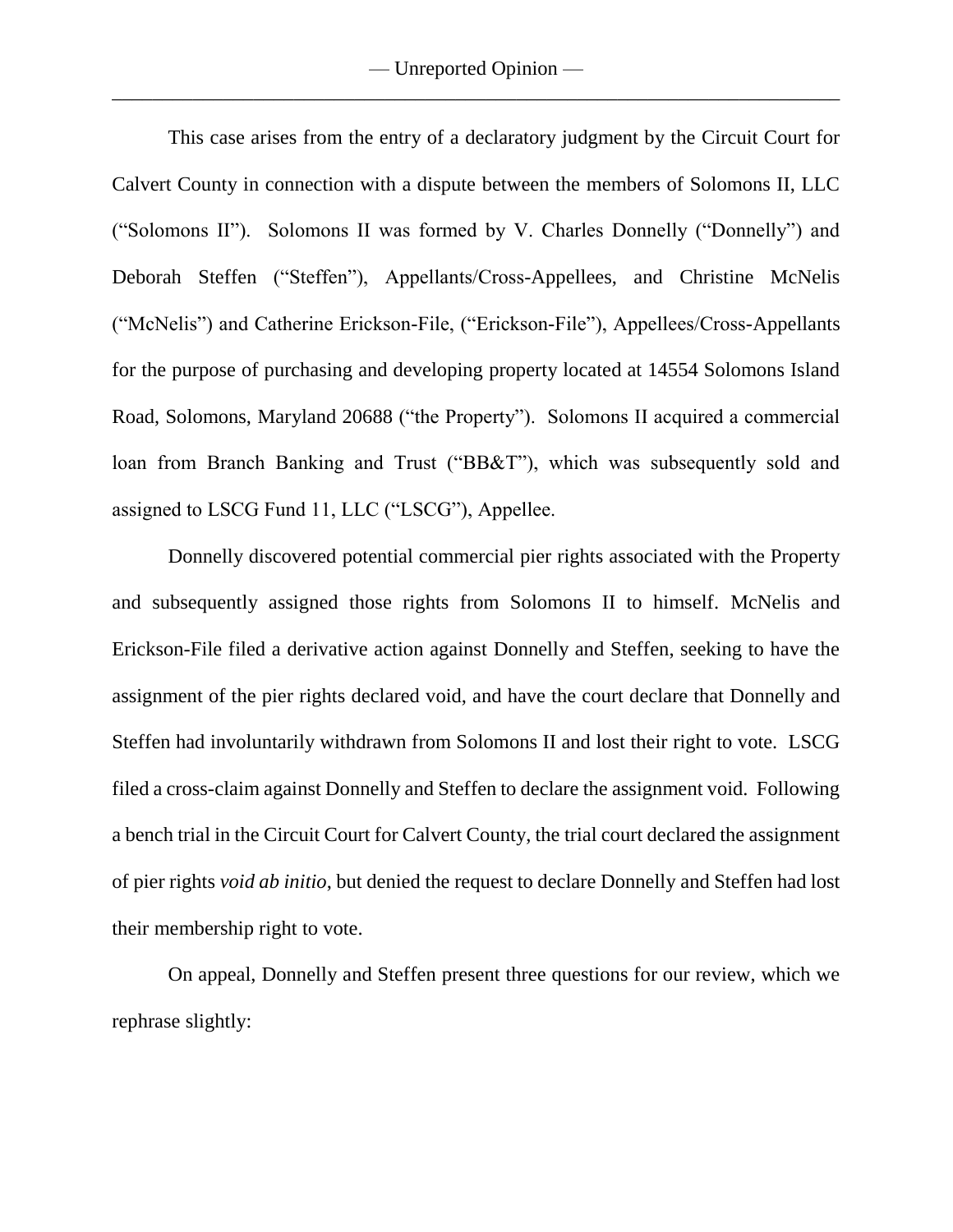- I. Whether the trial court erred when it denied Donnelly's motion to dismiss the derivative action because Appellees failed to comply with the requirements of such an action.
- II. Whether the trial court erred when it denied Donnelly's motion to dismiss the derivative action because Appellees failed to sue Donnelly in his capacity as a trustee.
- III. Whether the trial court's findings on certain key material facts were erroneous.

Additionally, McNelis and Erickson-File present the following issue for review:

Whether the trial court erred when it found that Appellant's involuntarily withdrew from the LLC but did not lose their membership rights.

For the reasons stated herein, we shall affirm with respect to the issues presented by

Donnelly and Steffen, but vacate and remand the case on the limited issue of the status of

Donnelly and Steffen's membership rights in the LLC.

 $\overline{a}$ 

# **FACTS AND PROCEDURAL HISTORY**

The Articles of Organization for Solomons II, LLC were filed on August 4, 2005 with the State Department of Assessments and Taxation. On May 1, 2006, an Amended Operating Agreement was executed on behalf of the LLC. The Amended Operating Agreement, which was drafted by Donnelly, listed the membership interests as follows: Donnelly (1%); Steffen (49%); McNelis and Erickson-File jointly (50%).<sup>1</sup>

<sup>&</sup>lt;sup>1</sup> The members of Solomons II have a sordid history. Although not at issue in this appeal, we note that Donnelly, Steffen, McNelis, and Erickson-File were members of another LLC, Solomons I, along with another couple. Solomons I was also the subject of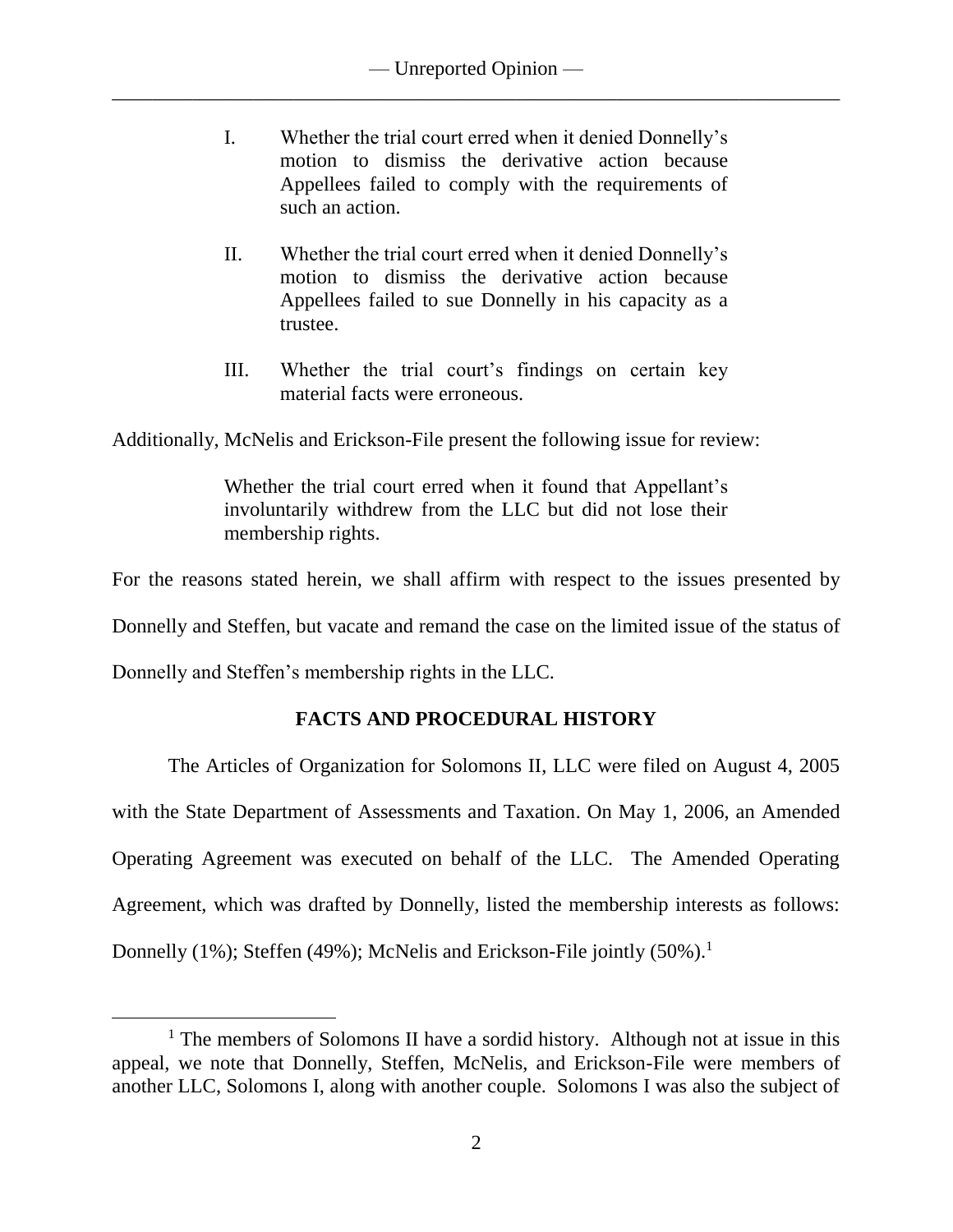Solomons II purchased the Property in 2006. Solomons II has a 90% interest in the property and Donnelly, in his individual capacity, has a 10% interest. In order to purchase the Property, Solomons II took out a commercial loan with BB&T for \$696,000. BB&T and Solomons II executed a Promissory Note ("the Note") as part of the financing agreement and each member executed individual Guarantee Agreements. Solomons II executed a Deed of Trust with BB&T, securing the Note with  $90\%$  interest.<sup>2</sup> Several modifications were made to the Note, including one on January 5, 2010, which extended the maturity date and decreased the principal amount of the loan. It provided that the borrowers, without prior written consent of the bank, shall not "sell, lease, or otherwise dispose of any assets or properties except in the ordinary and usual course of business." In August of 2012, BB&T declared the Deed of Trust in default. In November of 2012, BB&T sold and assigned all rights and interest in the Note, Loan Agreement, Guaranty Agreements, and other documents evidencing the loan to LSCG. The Note matured in May of 2012 and all obligations owed became due and payable.<sup>3</sup>

litigation regarding the assignment of pier rights as well as an Attorney Grievance matter against Donnelly. See *Attorney Grievance Comm'n of Maryland v. Donnelly*, 458 Md. 237 (2018).

<sup>&</sup>lt;sup>2</sup> In February 2012, BB&T required Donnelly to execute a "Deed of Trust and Security Agreement" which included Donnelly's 10% interest.

<sup>3</sup> This Court has previously issued a decision relating to the Note. *See Donnelly v. McNelis*, No 2029, Sept. Term 2015 (Filed March 15, 2018).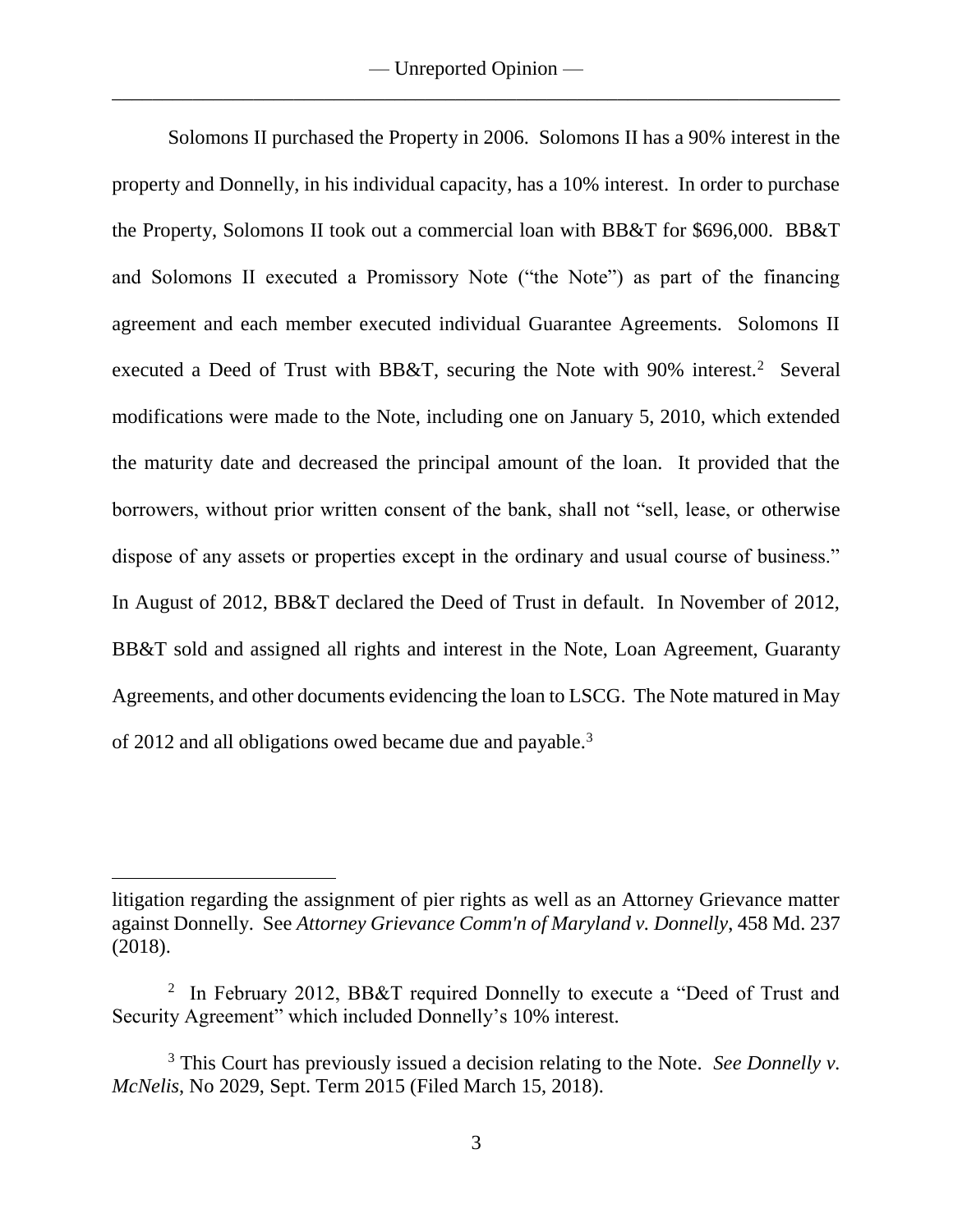The parties testified that the real estate market declined in 2008. In addition, the relationships between the members of Solomons II also declined. Shortly thereafter, although McNelis and Erickson-File continued to make payments on the BB&T loan, Donnelly and Steffen ceased making their contributions. Around the same time, Donnelly began an investigation into possible commercial pier rights associated with the Property. Not wanting to incur additional costs to pursue the rights, McNelis and File testified that they expressed their disinterest to Donnelly in pursuing the pier rights.

On August 21, 2012, Donnelly and Steffen executed an Attorney-Client Agreement ("the Agreement") on behalf of Solomons II to retain Donnelly as legal counsel for Solomons in connection with the investigation and legal representation for the pier rights. Neither McNelis nor Erickson-File signed the Agreement. At the time the Agreement was executed, McNelis and Erickson-File were represented by Daniel Guenther, Esq. On August 10, 2012 Guenther sent Donnelly a letter inquiring what action he was taking on behalf of the pier rights. On August 13, 2012, Donnelly wrote back to Guenther informing him that nothing was being done because McNelis and Erickson-File stated they did not want to pursue the commercial pier rights for fear of jeopardizing their property investments. On August 23, 2012 Donnelly wrote to Guenther again, to inform him that he had included Solomons II in a Complaint filed with the Circuit Court for Calvert County, against the State of Maryland.<sup>4</sup>

<sup>4</sup> This Court has issued two decisions regarding Donnelly's dispute with the Board of County Commissioners for Calvert County and the Maryland Department of the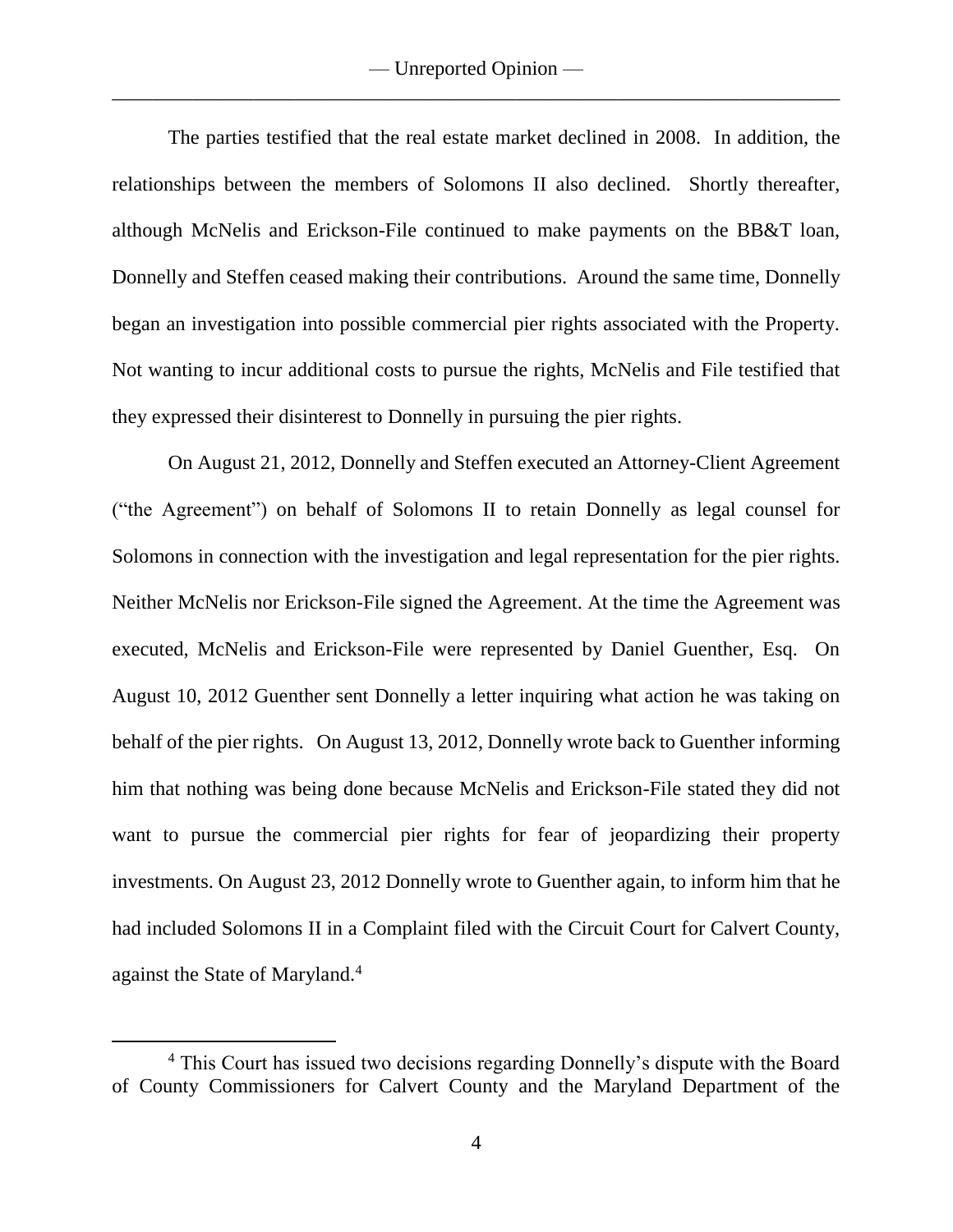On September 5, 2012 Donnelly and Steffen executed the Assignment of Pier Rights ("the Assignment"). Donnelly and Steffen were listed as the Assignors on behalf of Solomons II and Donnelly, individually, was listed as the Assignee. The Assignment provides that the "Assignor desires to satisfy a debt owed to the Assignee." It grants Donnelly "all of the Assignor's contract rights," for consideration in the amount of \$10.00. The Assignment further provides that the Assignee agrees to hold the pier rights in trust for the members of Solomons II individually and to divide the net proceeds from any recovery, less expenses, to each member in equal shares. The expenses refer to costs and attorney's fees, which Donnelly would receive. Although executed in 2012, the Assignment was not filed with the land records until February 4, 2013. In May, 2013, Erickson-File, who works as a broker, was looking through the land records and discovered the Assignment. Donnelly did not previously inform McNelis or Erickson-File of the Assignment. At the time of the Assignment, the LLC had no other assets of value besides property.

Donnelly filed two lawsuits against Solomons II. On May 27, 2012, Donnelly filed a Petition for Partition or Sale against Solomons II and on July 12, 2013, Donnelly and Steffen filed a Petition for Dissolution, Accounting, and Appointment of Receiver against Solomons II, McNelis, and Erickson-File. On April 5, 2016, McNelis and Erickson-File filed a Complaint in the Circuit Court for Calvert County seeking declaratory relief.

Environment. *See Donnelly v. State*, No. 2151, Sept. Term 2016, No. 1187, Sept. Term 2018 (filed Nov. 14, 2019); *State of Maryland v. Donnelly*, No. 1446, Sept. Term 2013 (filed Apr. 20, 2015).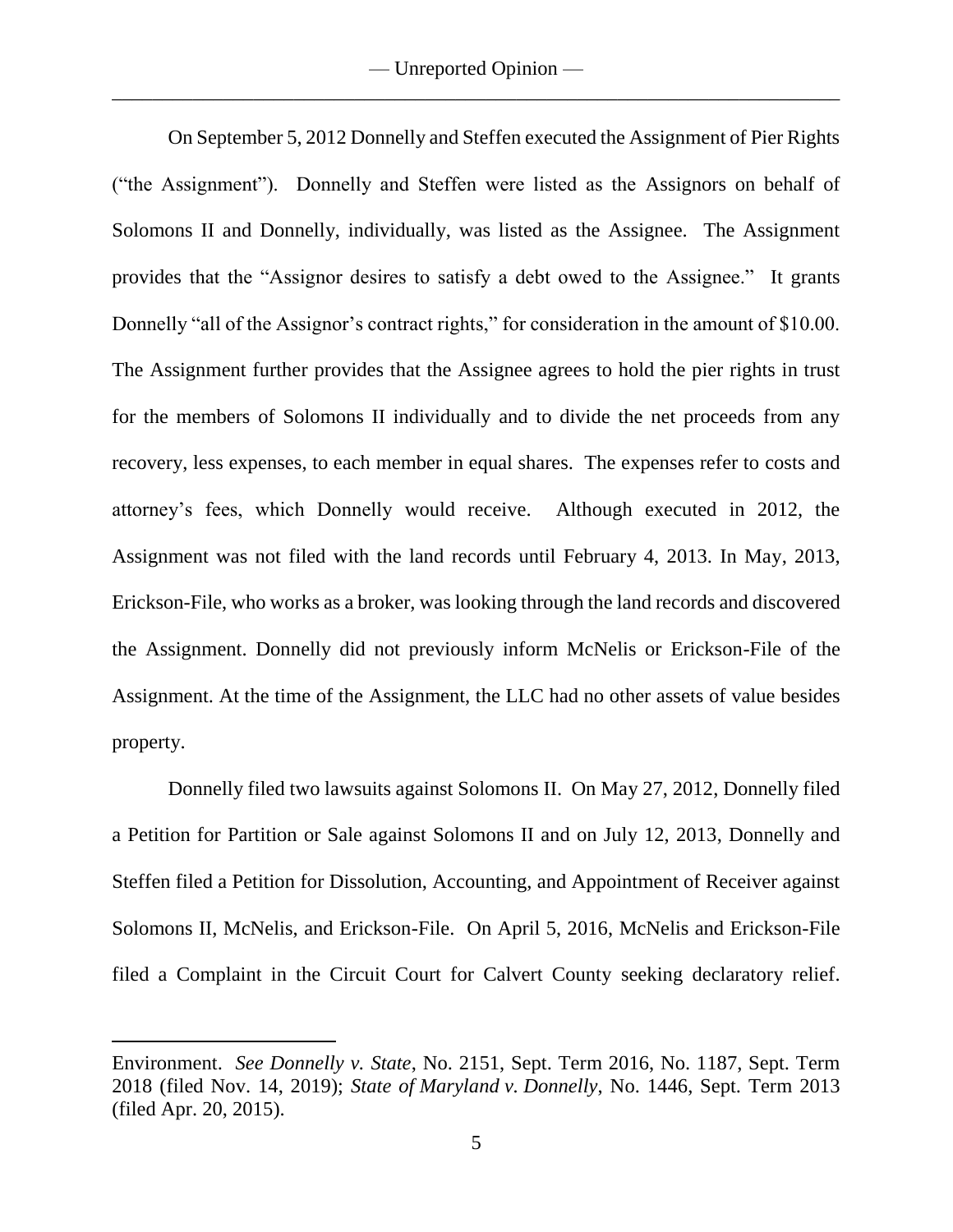McNelis, Erickson-File and LSCG requested that the court declare the Assignment void, declare that it resulted in a fraudulent conveyance, and that the court impose a constructive trust on the pier rights. McNelis and Erickson-File additionally requested that the court declare that Donnelly and Steffen had involuntarily withdrawn from Solomons II and lost their voting rights. Following a two-day bench trial in August 2018, the circuit court declared the Assignment *void ab initio*, but denied McNelis and Erickson-File's request for the court to declare that Donnelly and Steffen had lost their voting rights in Solomons II. Additionally, the circuit court declared that the claims for a fraudulent conveyance and constructive trust were moot.<sup>5</sup>

#### **DISCUSSION**

### **I. The trial court correctly denied Donnelly's motion to dismiss.**

 $\overline{a}$ 

Donnelly first challenges the trial court's denial of his motion to dismiss on the basis that McNelis and Erickson-File did not comply with Md. Code (1975, 2014 Repl. Vol.), §§ 4A-801-803 of the Corporations & Associations Article ("CA"). "When reviewing the grant of a motion to dismiss, the appropriate standard of review 'is whether the trial court was legally correct.'" *D.L. v. Sheppard Pratt Health Sys., Inc.*, 465 Md. 339, 350 (2019) (quoting *Blackstone v. Sharma*, 461 Md. 87, 110 (2018)). We, therefore, review the denial of a motion to dismiss *de novo*. *Id.* Moreover, "[w]e will affirm the circuit court's judgment

<sup>5</sup> Subsequent to declaring the Assignment *void ab initio*, the circuit court determined that it need not grant additional relief requested by McNelis, Erickson-File and LSCG. It, therefore, declared the claims of fraudulent conveyance as moot. While the court correctly determined that it need not grant additional relief, it incorrectly characterized those claims as moot.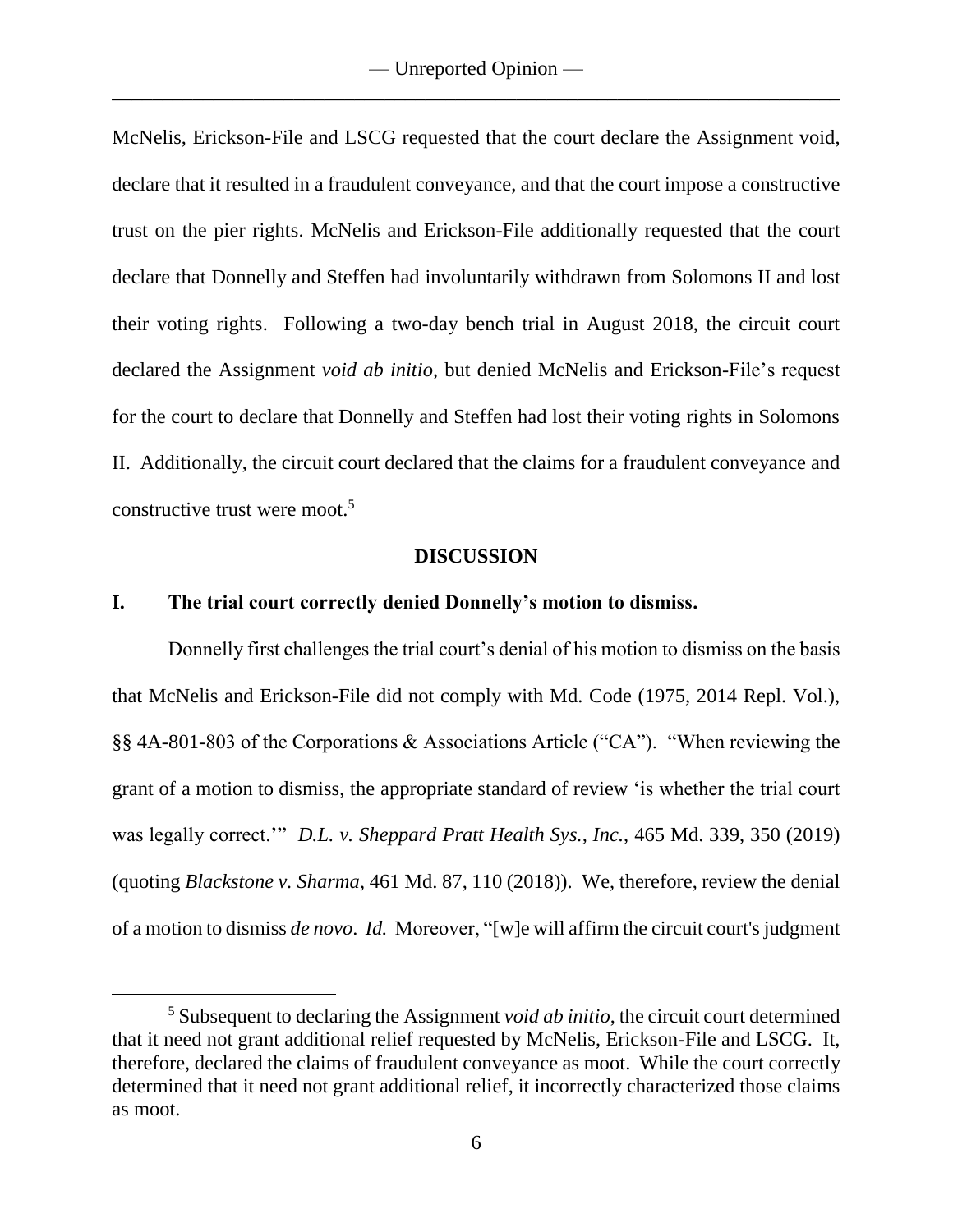'on any ground adequately shown by the record, even one upon which the circuit court has

not relied or one that the parties have not raised.'" *Advance Telecom Process LLC v.*

*DSFederal, Inc.*, 224 Md. App. 164, 174 (2015) (quoting *Monarc Constr., Inc. v. Aris*

*Corp.,* 188 Md. App. 377, 385 (2009)).

CA § 4A-801 governs the scope and conditions of derivative actions for an LLC as

follows:

### Enforcement

(a) A person described in § [4A-802](https://1.next.westlaw.com/Link/Document/FullText?findType=L&pubNum=1000250&cite=MDCRPASSS4A-802&originatingDoc=N02FEC3D0CC5611E18C5DC35294EB93CB&refType=LQ&originationContext=document&transitionType=DocumentItem&contextData=(sc.Category)) of this subtitle may bring a derivative action to enforce a right of a limited liability company to recover a judgment in its favor to the same extent that a stockholder may bring an action for a derivative suit under the corporation law of Maryland.

### Refusal

(b) An action under this subtitle may be brought if members with authority to bring the action have refused to bring the action or if an effort to cause those members to bring the action is not likely to succeed.

Adequate representation

Adequate Representation

(c) If it appears that the plaintiff does not fairly and adequately represent the interests of the members in enforcing the right of the limited liability company, the derivative action may not be maintained.

Section 4A-802 requires that a plaintiff be a member at the time the action is brought, have

been a member at the time complained of, or "[h]ad membership status devolve upon the

plaintiff by operation of law from a person who was a member at the time of the

transaction."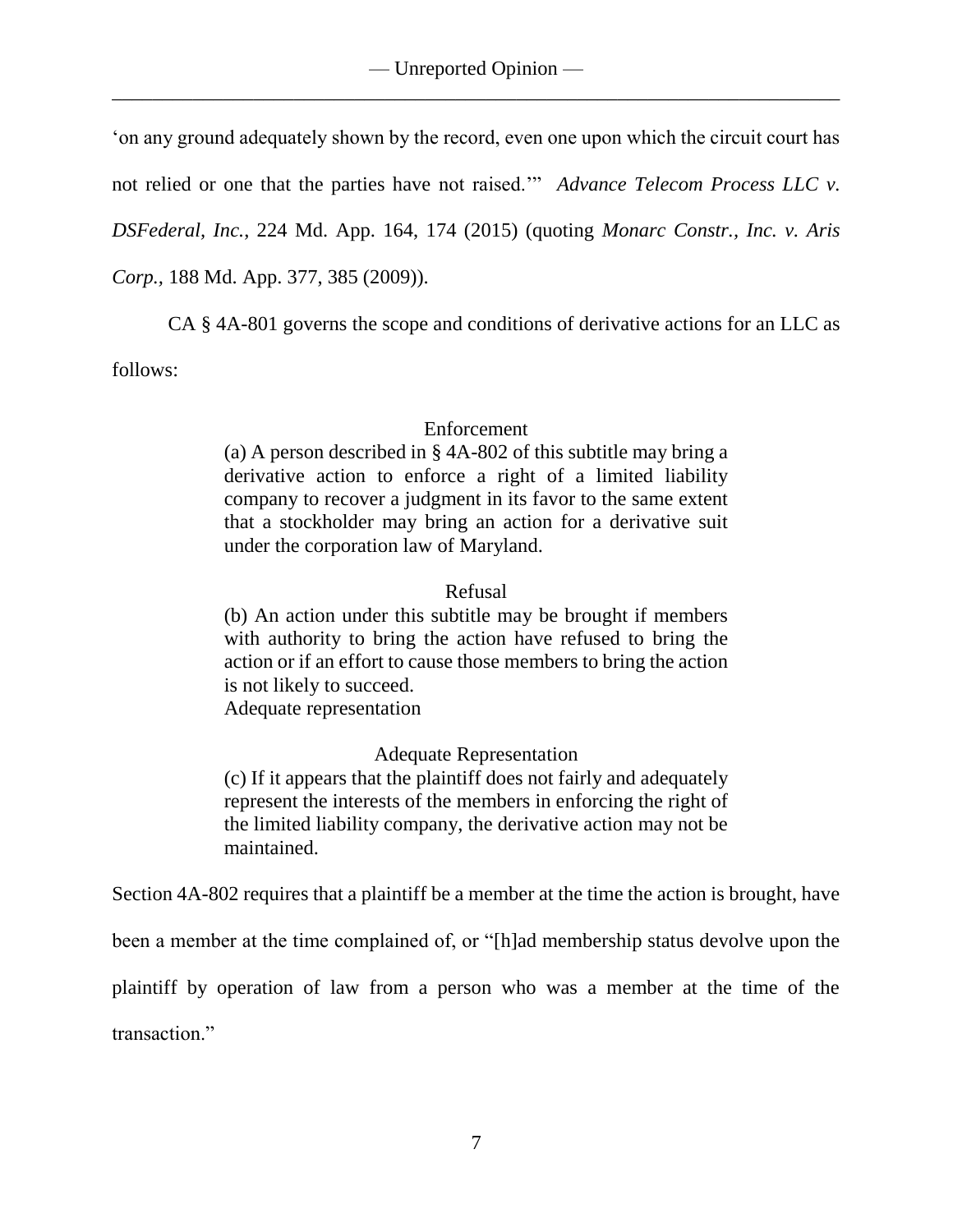We first discuss whether the language in  $4A-801(b)$  is akin to the "futility" exception in a derivative action against a corporation. "[C]ommon law developed a requirement that the derivative plaintiff, at the outset, seek a corporate decision on whether to maintain a lawsuit, a prerequisite known as the "demand requirement." *Boland v. Boland*, 423 Md. 296, 330 (2011). Maryland, however, recognizes a limited exception to the demand requirement if the demand would be futile. *Id.* at 331 n.25. Demand is excused when either "(1) a demand, or a delay in awaiting a response to a demand, would cause irreparable harm to the corporation" or "(2) a majority of the directors are so personally and directly conflicted or committed to the decision in dispute that they cannot reasonably be expected to respond to a demand in good faith and within the ambit of the business judgment rule." *Oliveira v. Sugarman*, 451 Md. 208, 229 (2017). This Court has held that "it is clear that the legislature intended the phrase 'not likely to succeed' to equate with 'futility.'" *George Wasserman & Janice Wasserman Goldsten Family LLC v. Kay*, 197 Md. App. 586, 628 (2011).

Although we recognize that the exception extends to limited circumstances in Maryland, it is clearly applicable to the circumstances of this case. Notably, in a letter dated October 24, 2013, counsel for McNelis and Erickson-File made a request on behalf of her clients, that Donnelly "immediately withdraw the recordation of the pier rights assignment." Donnelly, however, did not comply with this request. Donnelly and Steffen's personal interests in the economic benefits of the pier rights are significant. Aside from the economic value of the pier rights, Donnelly had another significant interest in the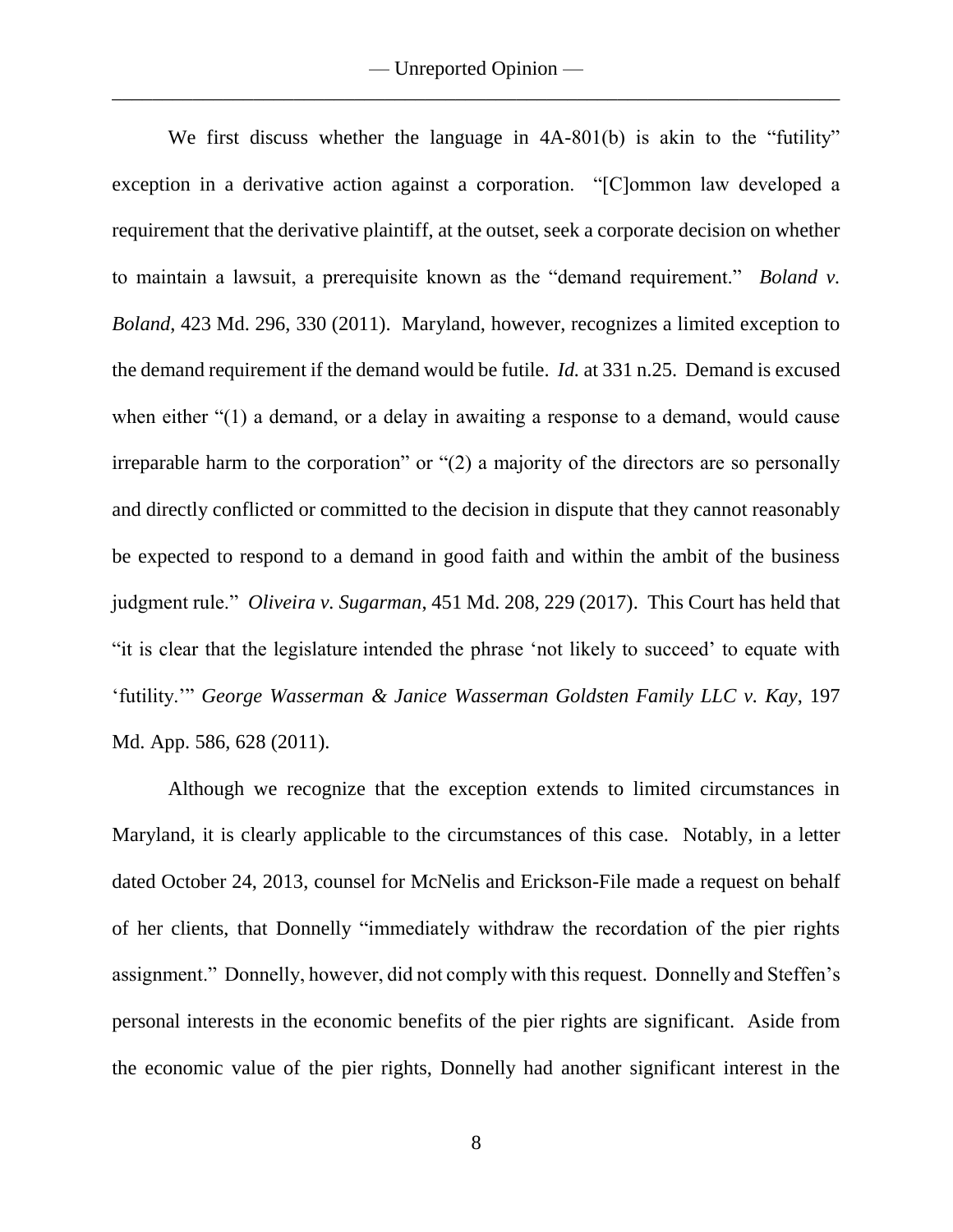Assignment, as it provided for attorney's fees, which Donnelly himself would receive. Moreover, there was significant testimony before the trial court, as well as several letters and emails between the parties and their attorneys reflecting the deterioration of their relationship between Donnelly and Steffen and McNelis and Erickson-File.

We are further unpersuaded by Donnelly's argument that McNelis and File are "impermissible plaintiffs." Donnelly contends that neither Appellee met the requirements of § 4A-801(c) because neither could "fairly and adequately represent the interests of the members in enforcing the right of the limited liability company." We disagree. Indeed, McNelis and Erickson-File acted in order to protect an asset of the LLC, which Donnelly assigned to himself. Moreover, Donnelly cites to no law in support of this argument.

Last, Donnelly avers that the trial court further erred by not granting his motion to dismiss because Appellees' did not sue him in his capacity as trustee. This argument is without merit. McNelis and Erickson-File brought suit against Donnelly because he, in his individual capacity, assigned the pier rights from Solomons II to himself. Further, the only law Donnelly cites in support of his argument is Md. Code (1973, 2013 Repl. Vol.), § 3- 405(a) of the Courts & Judicial Proceedings Article ("CJP"). CJP § 3-405(a) requires that when "declaratory relief is sought, a person who has or claims any interest which would be affected by the declaration, shall be made a party which requires that a person who has or claims any interest which would be affected by the declaration, shall be made a party." There is, however, an exception to this requirement when "[p]ersons who are directly interested in a suit, and have knowledge of its pendency, and refuse or neglect to appear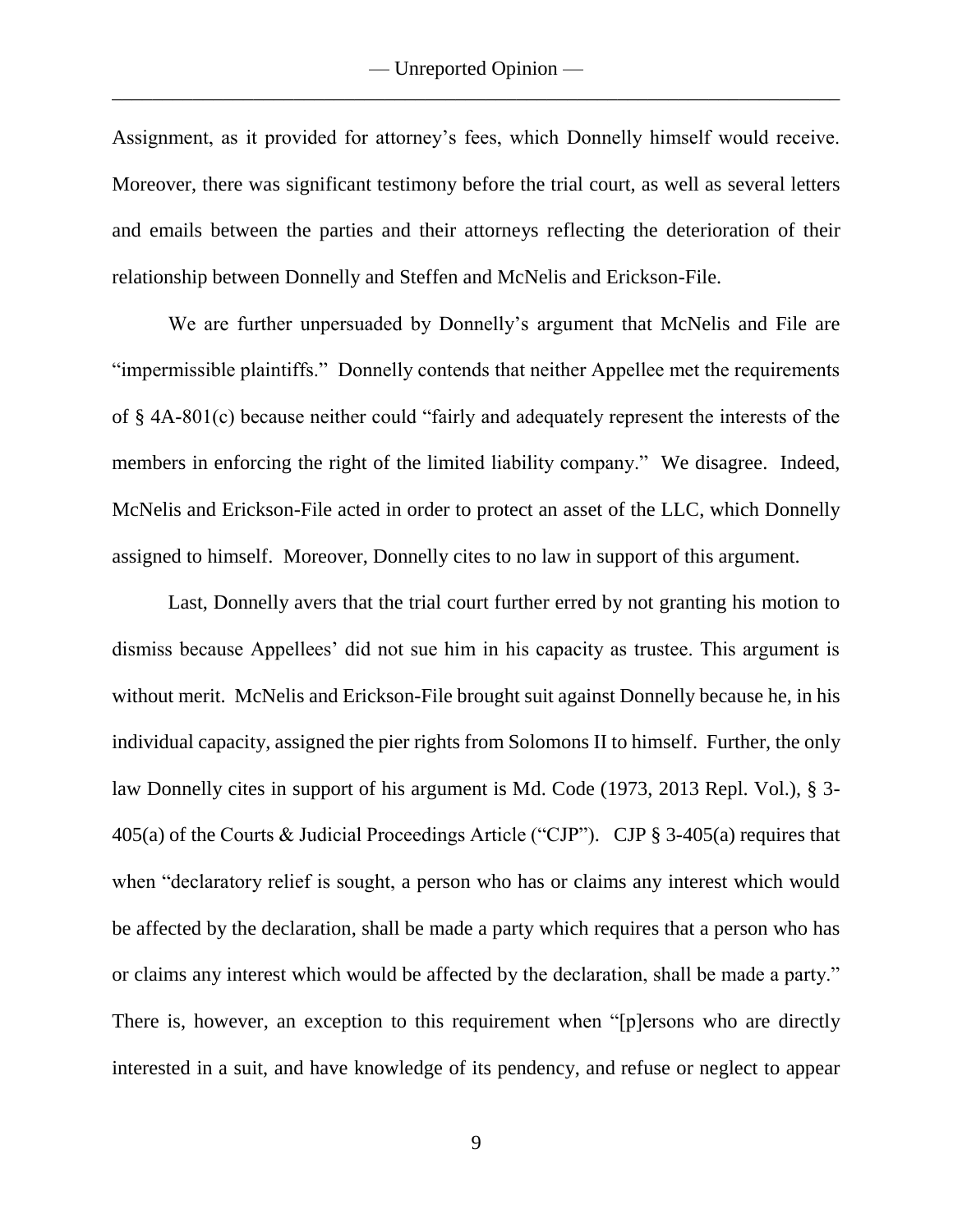and avail themselves of their rights, are concluded by the proceedings as effectually as if they were named in the record." *Rounds v. Maryland-Nat. Capital Park and Planning Com'n.*, 441 Md. 621, 648 (2015) (quoting *City of Bowie v. Mie Properties, Inc.*, 398 Md. 657, 703 (2007)). Donnelly, an active participant in these legal proceedings, clearly had knowledge of the lawsuit and neglected to intervene in his capacity as trustee. We, therefore, affirm the circuit court's decision to deny Donnelly's motion to dismiss.

# **II. The trial court's individual findings were premised upon correct statements of law and were not clearly erroneous.**

Donnelly challenges several preliminary findings that were made by the trial court. Although Donnelly characterizes each finding as a finding of material fact, we disagree

that his characterization is somehow dispositive. Critically, Donnelly appeals the circuit court's grant of declaratory relief following a bench trial, and, therefore, Maryland Rule 8-131 controls our standard of review.

> When an action has been tried without a jury, the appellate court will review the case on both the law and the evidence. It will not set aside the judgment of the trial court on the evidence unless clearly erroneous, and will give due regard to the opportunity of the trial court to judge the credibility of the witnesses.

Md. Rule 8-131. "'If any competent material evidence exists in support of the trial court's factual findings, those findings cannot be held to be clearly erroneous.'" *Figgins v. Cochrane*, 403 Md. 392, 409 (2008) (quoting *Schade v. Maryland State Bd. of Elections*, 401 Md. 1, 33 (2007)). "When reviewing mixed questions of law and fact, we will affirm the trial court's judgment when we cannot say that its evidentiary findings were clearly erroneous, and we find no error in that court's application of the law." *Fischbach v.*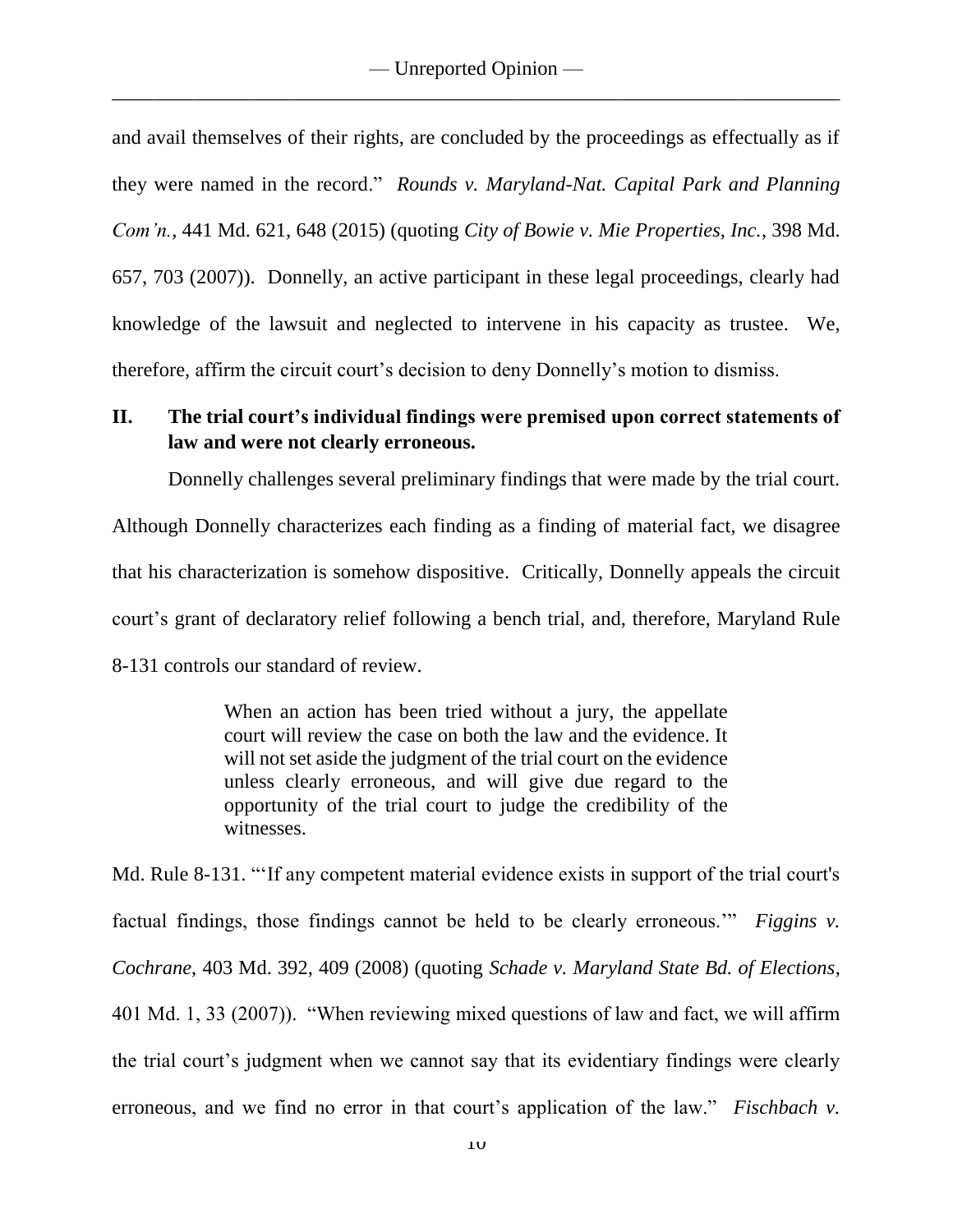*Fischbach*, 187 Md. App. 61, 88 (2009) (citations and internal quotation marks omitted). "The clearly erroneous standard does not apply to the circuit court's legal conclusions, however, to which we accord no deference and which we review to determine whether they are legally correct." *Turner v. Bouchard*, 202 Md. App. 428, 442 (2011) (quoting Cattail Assocs. v. Sass, 170 Md. App. 474, 486 (2006)) (quotations omitted).

#### **A. Collateral Estoppel**

Donnelly asserts that the trial court erred by finding that Appellants' claims were not collaterally estopped based on the decision of the Court of Appeals in *Attorney Grievance Comm'n of Maryland v. Donnelly*, 458 Md. 237 (2018). "The doctrine of collateral estoppel precludes a party from re-litigating a factual issue that was essential to a valid and final judgment against the same party in a prior action." *Shader v. Hampton Imp. Ass'n, Inc.*, 217 Md. App. 581, 605 (2014), *aff'd*, 443 Md. 148, 115 A.3d 185 (2015). Generally, "collateral estoppel may be invoked when 'in a second suit *between the same parties,* even if the cause of action is different, any determination of fact that was actually litigated and was essential to a valid and final judgment is conclusive.'" *Shader v. Hampton Imp. Ass'n, Inc.*, 443 Md. 148, 161-62 (2015) (quoting *Rourke v. Amchem Products, Inc.*, 384 Md. 329, 341 (2004)). The elements of collateral estoppel are well-established: (1) the issue decided in the prior adjudication must be identical with the one presented in the action in question; (2) there was a final judgment on the merits; (3) the party against whom the plea is asserted is a party or in privity with a party to the prior adjudication; and (4) the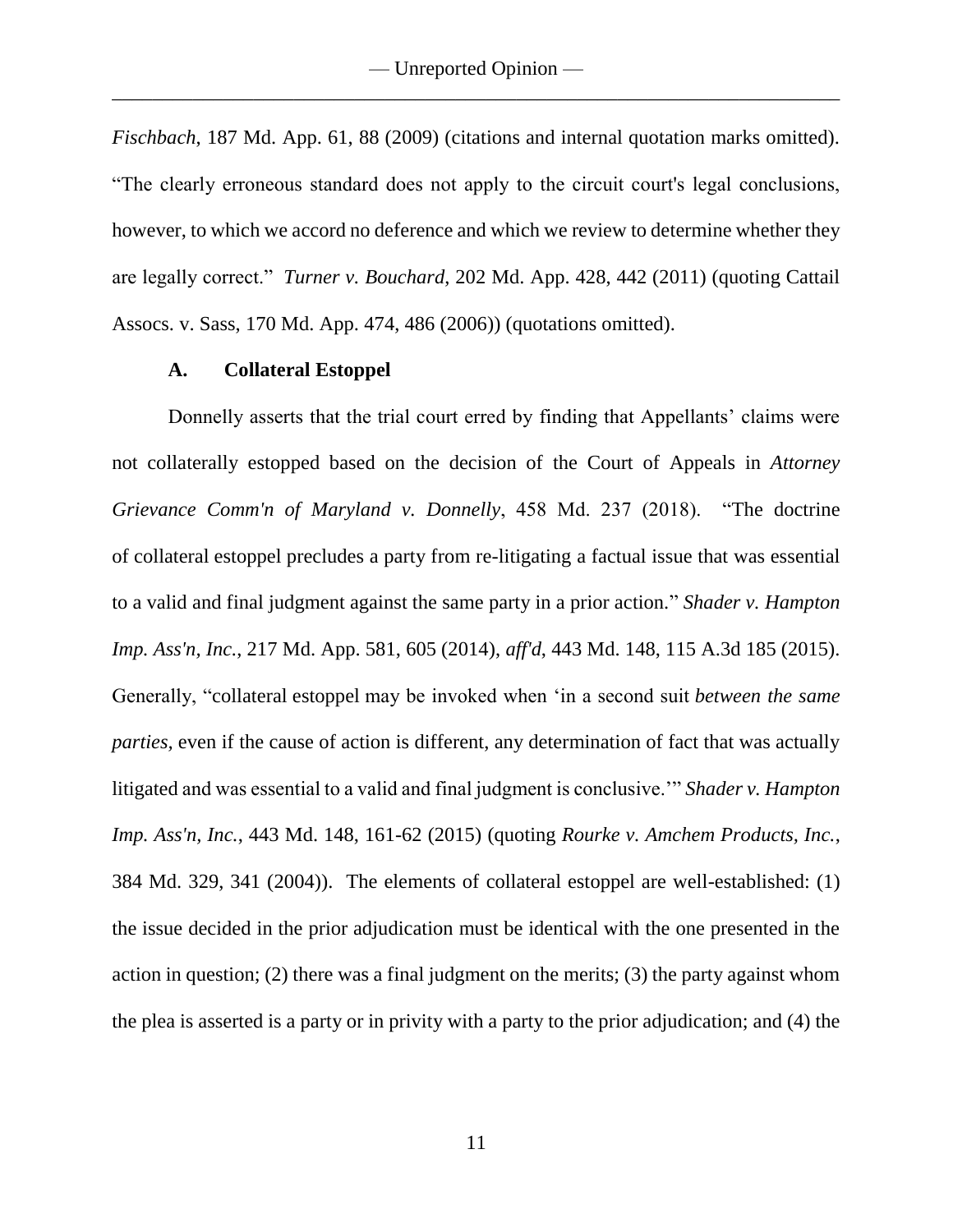party against whom the plea is asserted was given a fair opportunity to be heard on the issue. *Garrity v. Maryland State Bd. of Plumbing*, 447 Md. 359, 369 (2016).

We agree with the trial court that Appellants' claims were not barred by collateral estoppel. The discipline proceeding against Donnelly involved the violation of certain Rules of Professional Conduct related to Donnelly's involvement in Solomons I and an assignment of pier rights related to a Solomons I property. The case involved a different LLC, Solomons I, a different property with associated pier rights, and a different assignment. The issues, therefore, were not identical to the ones before the trial court. Further, an Attorney Grievance action determines whether an attorney violated the Rules of Professional Conduct.<sup>6</sup> The issues presented here were not actually litigated and there was not a final judgment on the merits. Moreover, neither Erickson-File, McNelis or LSCG were a party to the Attorney Grievance action. We, therefore, agree with the trial court that Appellees' claims were not barred by collateral estoppel.

#### **B. Attorney-Client Agreement**

 $\overline{a}$ 

The trial court found that the Attorney-Client Agreement at issue was not agreedupon by a majority of the Members of Solomons II, and therefore, neither Donnelly or Steffen were authorized to enter into it.<sup>7</sup> Donnelly contends that the trial court erred

<sup>&</sup>lt;sup>6</sup> We also join in the trial court's concern as to why Donnelly would request that the Attorney Grievance Commission opinion be applied here, as that case favors the claims of Appellants and concluded that Donnelly acted improperly.

<sup>7</sup> Pursuant to Section 5.1 of the Operating Agreement, management decisions must be approved by a majority vote of the members.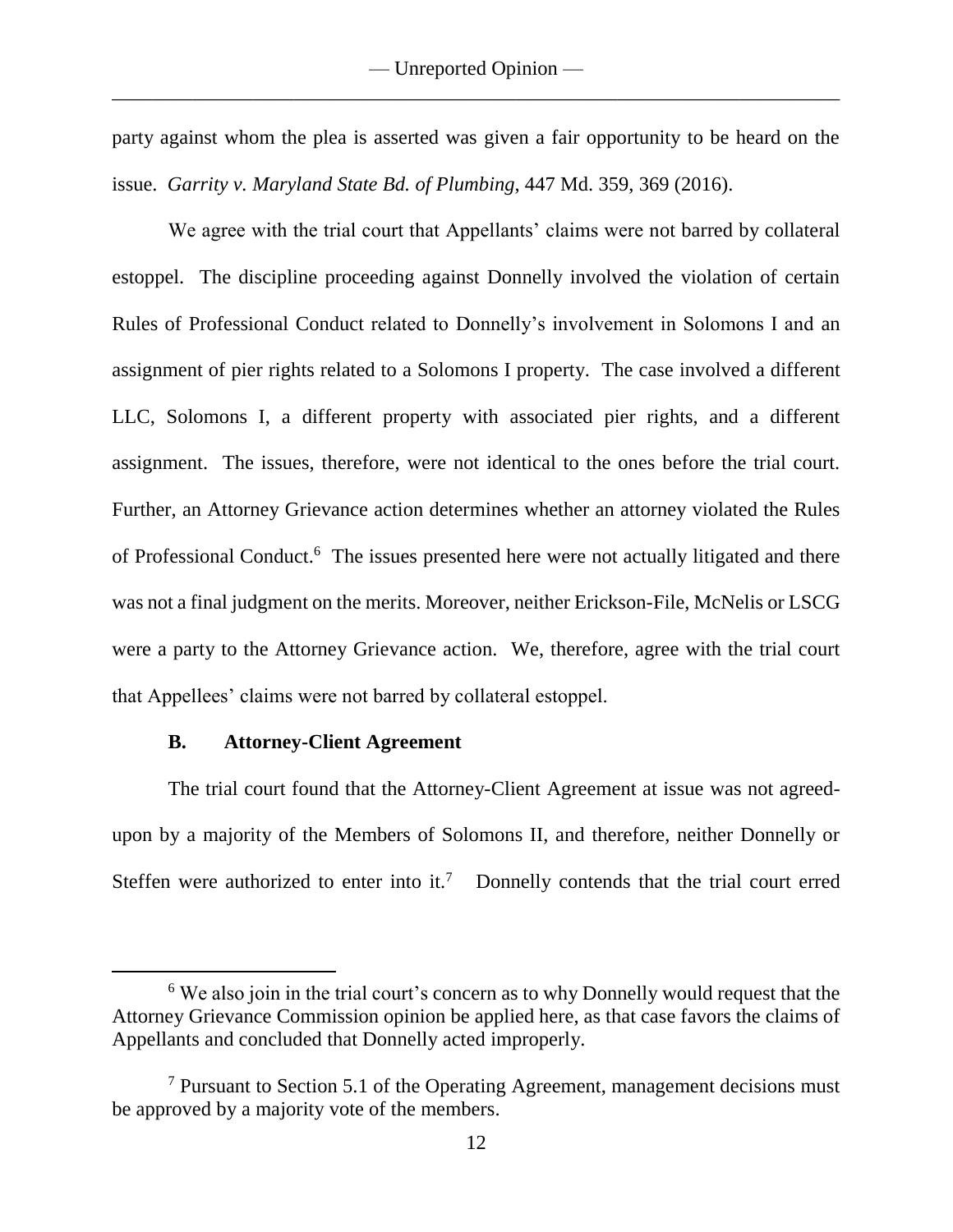because McNelis and Erickson-File were represented by independent counsel at the time, and "[p]resumably, Guenther, as their attorney, explained the facts and actions to his clients." Donnelly further asserts that McNelis and Erickson-File consented to the Agreement by their silence.

After weighing the testimony of each witness, the trial court determined that Donnelly and Steffen were not authorized to enter into the Agreement. The court concluded that while McNelis and Erickson-File were aware that Donnelly was pursuing the complaint against the State of Maryland, they did not receive any billing statements, nor were they apprised of the fees and costs incurred to pursue the pier rights, other than motions filed on behalf of the LLC. The court found that although Donnelly may be entitled to reasonable attorney's fees and costs for services rendered, it could not determine that McNelis and Erickson-File's silence to the Attorney-Client Agreement amounted to consent.

There was more than enough evidence presented to support the trial court's findings with respect to the Agreement. Notably, it is undisputed that neither McNelis nor Erickson-File signed or orally consented to the Agreement. McNelis and Erickson-File testified to their disinterest in pursuing litigation regarding the pier rights due to the pending default status of the Note. McNelis and Erickson-File also testified that they never received the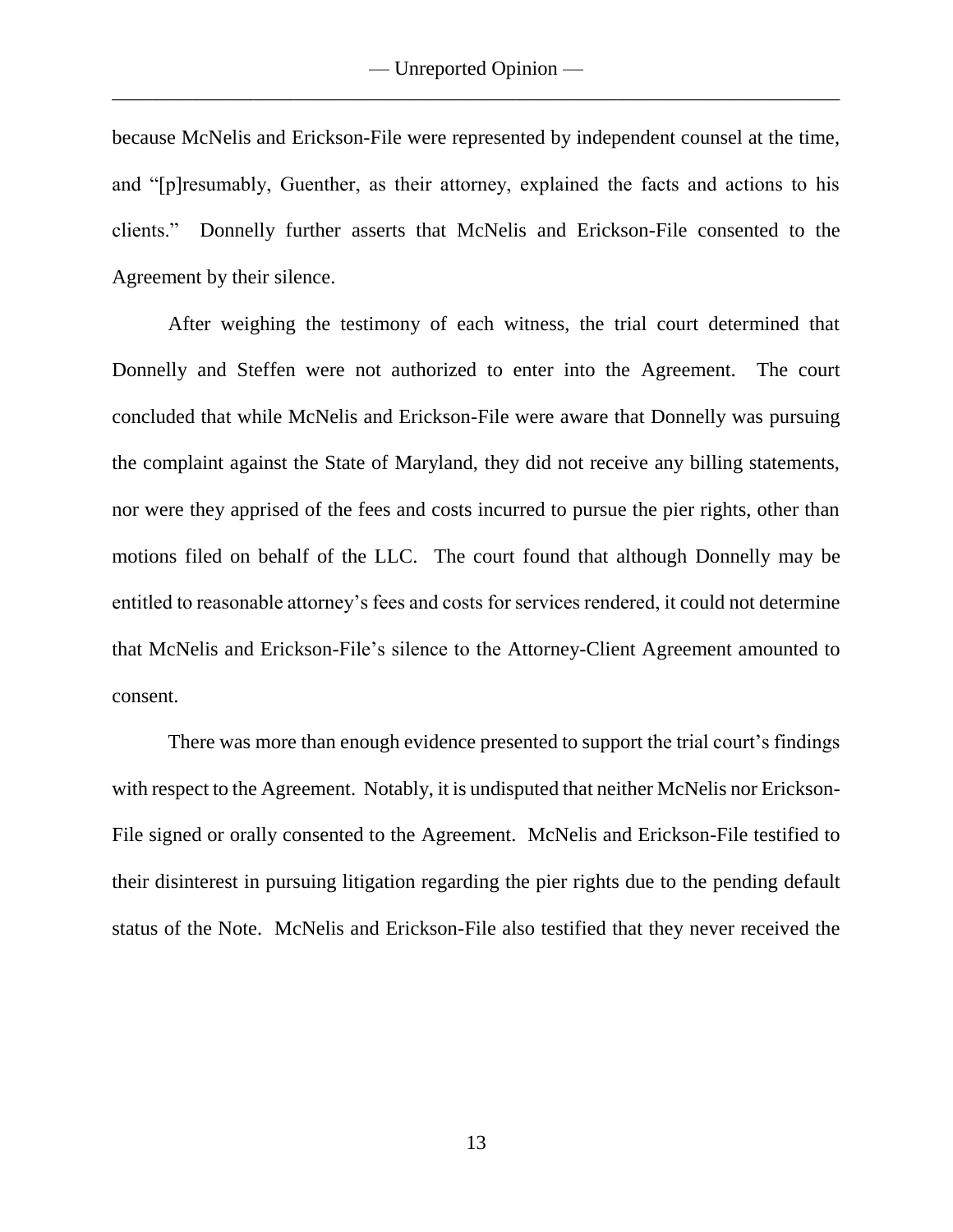billing statements from Donnelly. In sum, the trial court did not err in concluding that the Attorney-Client Agreement was not authorized.<sup>8</sup>

## **C. Fraudulent conveyance**

 $\overline{a}$ 

The circuit court concluded that the Assignment resulted in a fraudulent conveyance under Md. Code (1975, 2013 Repl. Vol.), § 15-209 of the Commercial Law Article ("CL"). Donnelly challenges this finding on the basis that the trial court ignored the nature of the assigned pier right as a contract right that does not run with the land. He further contends that the court erred in concluding that the Assignment was for the purpose of separating any potential income derived from the exercise of the pier rights from the underlying purchase of the Property and, in essence, repayment of the Note.

First, Donnelly's argument that the nature of the assigned right is critical to the finding that the Assignment resulted in a fraudulent conveyance, is without merit. Moreover, this Court recently held that the pier rights are riparian in nature and not contractual. *See Donnelly v. State*, No. 2151, Sept. Term 2016, No. 1187, Sept. Term 2018 (filed Nov. 14, 2019). 9

<sup>8</sup> We further question Donnelly's role as counsel for Solomons II, while simultaneously maintaining two lawsuits against the company. Nevertheless, this apparent conflict of interest does not affect our analysis.

<sup>9</sup> Under Maryland Rule 1-104, this Court may cite an unreported opinion when relevant to the doctrine of the law of the case. Under that doctrine, "once an appellate court rules upon a question presented on appeal, litigants and lower courts become bound by the ruling, which is considered to be the law of the case." *Reier v. State Dep't of [Assessments](https://1.next.westlaw.com/Link/Document/FullText?findType=Y&serNum=2011371460&pubNum=0000536&originatingDoc=Id57fbac007be11ea83e6f815c7cdf150&refType=RP&fi=co_pp_sp_536_21&originationContext=document&transitionType=DocumentItem&contextData=(sc.Search)#co_pp_sp_536_21) & [Taxation](https://1.next.westlaw.com/Link/Document/FullText?findType=Y&serNum=2011371460&pubNum=0000536&originatingDoc=Id57fbac007be11ea83e6f815c7cdf150&refType=RP&fi=co_pp_sp_536_21&originationContext=document&transitionType=DocumentItem&contextData=(sc.Search)#co_pp_sp_536_21)*, 397 Md. 2, 21 (2007).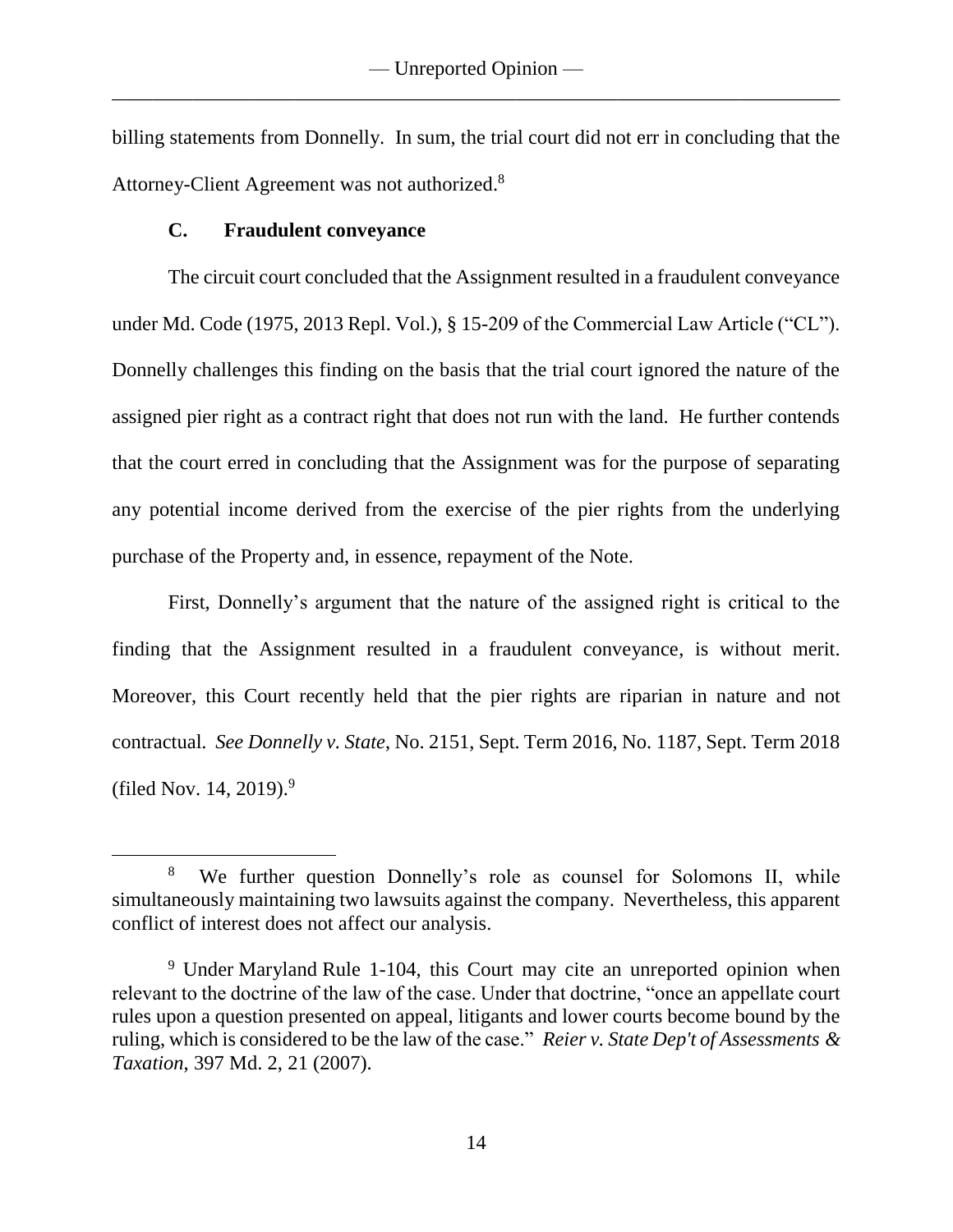Second, the trial court's finding that the Assignment was for the purpose of separating any potential income derived from the exercise of the pier rights from the underlying purchase of the property, and, in essence, repayment of the Note, was not clearly erroneous. At the time of the Assignment, the Note had matured and Erickson-File testified that Solomons II was insolvent. Moreover, Donnelly himself testified several times that it was his intention to shield the pier rights from creditors.

While the trial court came to the correct conclusion, its analysis of the applicable statutes was incorrect. CL § 15-208 provides the following with respect to a fraudulent conveyance involving an LLC:

> (b) Every conveyance of limited liability company property and every limited liability company obligation incurred when the limited liability company is or will be rendered insolvent by it, is fraudulent as to creditors of the limited liability company, if the conveyance is made or the obligation is incurred to:

> > (1) A member, whether with or without a promise by him to pay the limited liability company's debts, unless the conveyance or obligation represents fair and reasonable compensation for services provided or to be provided by the member to the limited liability company and the services are provided or will be provided within 120 days before or after the date the conveyance is made or the obligation is incurred; or

> > (2) A person not a member, without fair consideration to the limited liability company as distinguished from consideration to the individual members.

If a conveyance is fraudulent under as to a creditor, it may obtain relief pursuant to CL § 15-209: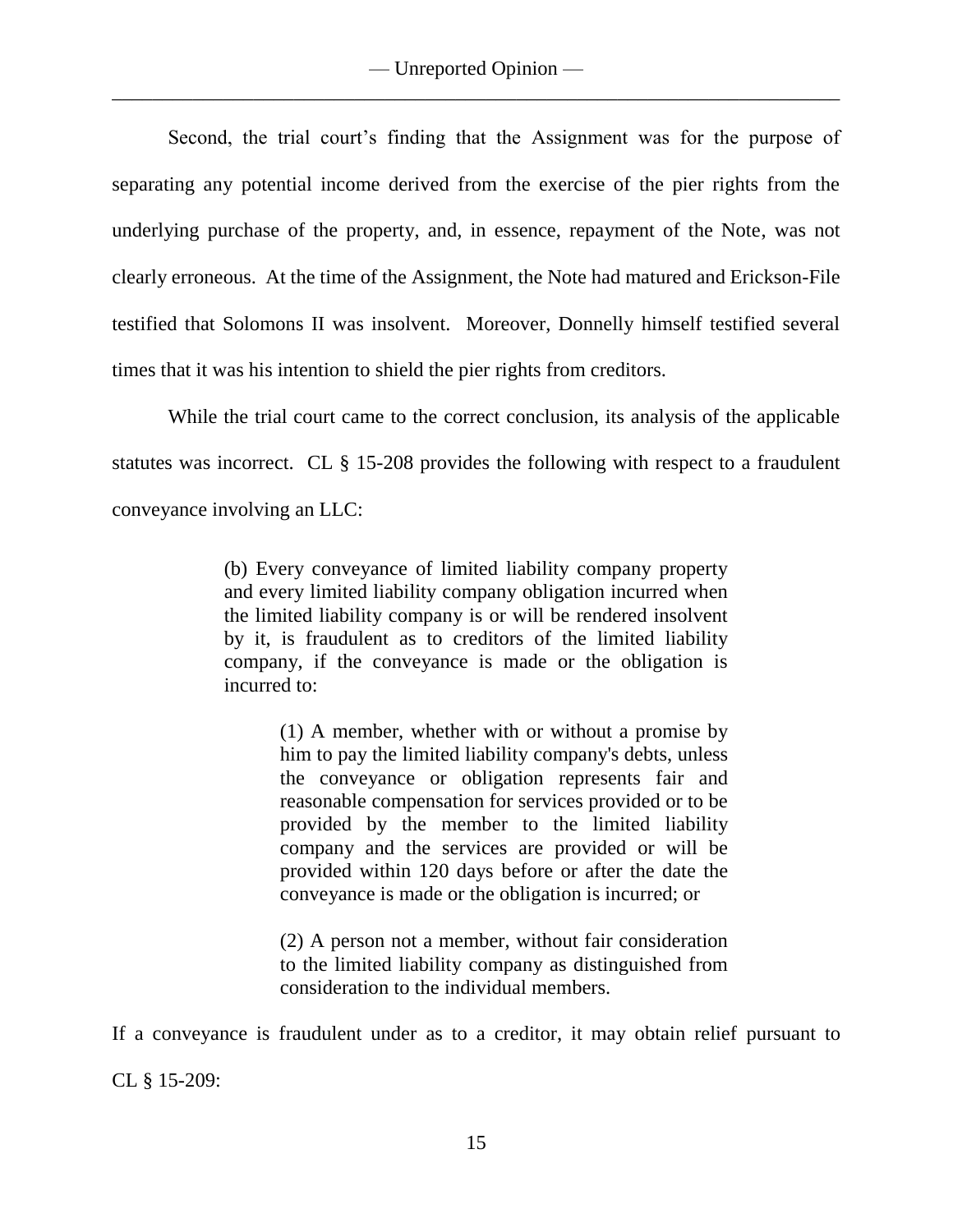(a) If a conveyance or obligation is fraudulent as to a creditor whose claim has matured, the creditor, as against any person except a purchaser for fair consideration without knowledge of the fraud at the time of the purchase or one who has derived title immediately or immediately from such a purchaser, may:

> (1) Have the conveyance set aside or obligation annulled to the extent necessary to satisfy the claim; or

> (2) Levy on or garnish the property conveyed as if the conveyance were not made.

(b) In an action to have a conveyance set aside or an obligation annulled, it is not necessary as a condition to the granting of relief that the creditor first obtain judgment on the claim.

(c) A purchaser who without actual fraudulent intent has given less than a fair consideration for the conveyance or obligation may retain the property or obligation as security for repayment.

The trial court found that the Assignment resulted in a fraudulent conveyance under

the provisions of CL § 15-209. While CL §15-209 provides for the relief a creditor may obtain, it is CL §15-208 which governs whether or not the Assignment constitutes a fraudulent conveyance. We agree that the evidence presented supports the trial court's finding that this was a fraudulent conveyance. Nevertheless, in our view, CL §15-208 - not §15-209 -- controls our analysis. At the time the Assignment was executed, the Note had matured, Erickson-File testified that Solomons II was insolvent, and the Assignment was made to Donnelly, a member of the LLC.

### **D. The Assignment was** *void ab initio***.**

Donnelly argues that the trial court incorrectly determined that the Assignment was *void ab initio* because it was executed without authorization, pursuant to the Solomons II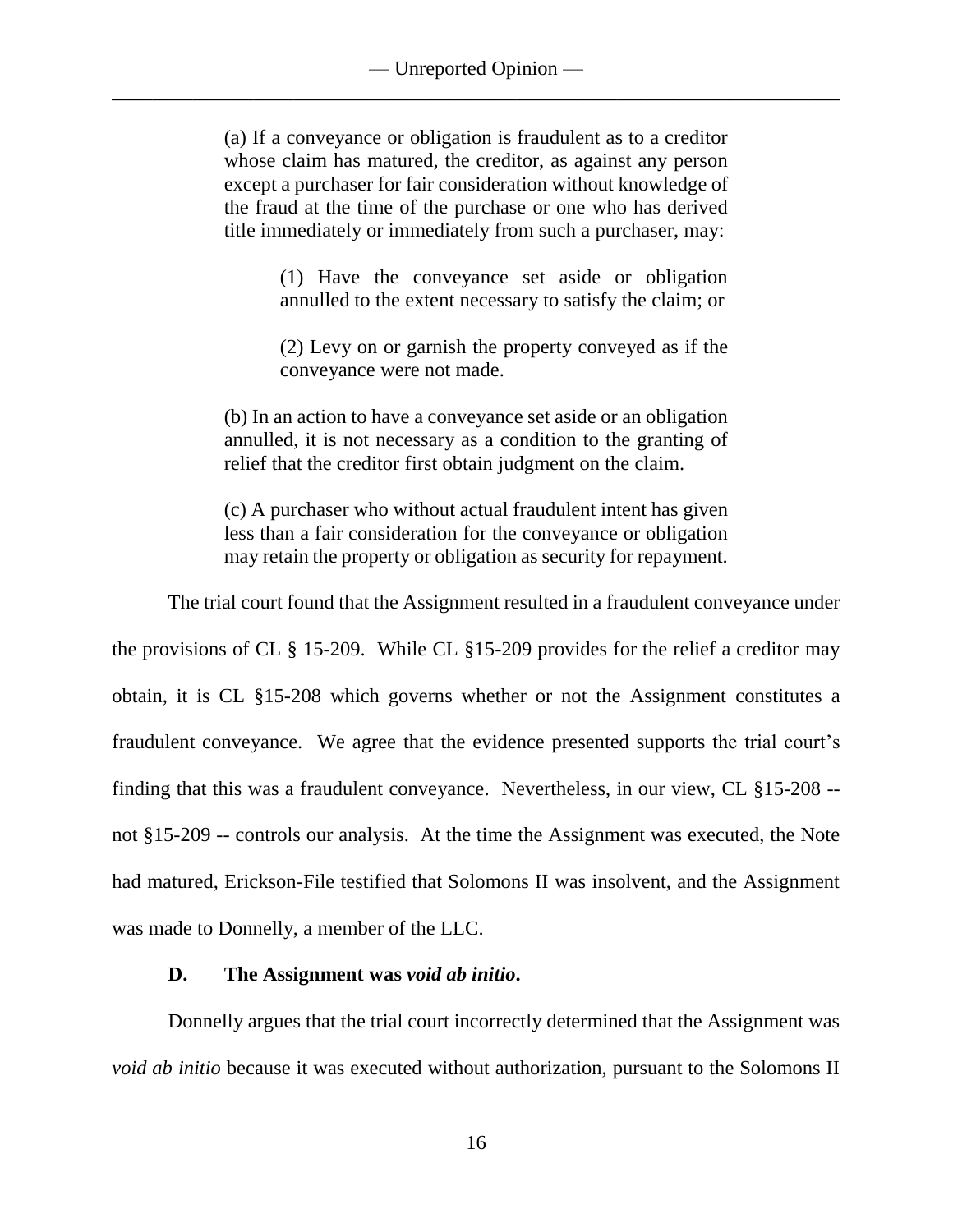Operating Agreement. Donnelly avers that the Assignment only transferred any economic benefit recovered for the pier rights, which is assignable pursuant to Section 4.5(B) of the II Operating Agreement.

We find no merit in Donnelly's argument that the Assignment merely transferred an economic interest. Section 1.1 of the Assignment explicitly provides that the "Assignee hereby accepts and assumes from the Assignor, all of the Assignor's contract rights..." We, therefore, agree with the trial court that authorization of the Assignment was controlled by § 6.1 of the Operating Agreement, which governs the restrictions on members of the LLC.

The trial court readily observed that pursuant to § 6.1 of the Solomons II Operating Agreement, no member, "without the prior written consent of the majority of all Members, shall. . . . sell, assign, transfer, mortgage, or pledge the Member's interest in the company." Additionally, a member is prohibited from transferring his or her interest without prior written consent of all other members. The trial court found that at least three members of Solomons II were required to authorize the Assignment. Nevertheless, there was no dispute that only Donnelly and Steffen authorized it. The court, therefore, determined that the Assignment was unauthorized.

In our view, the language of the Operating Agreement is clear and unambiguous. Moreover, it is undisputed that Donnelly and Steffen executed the Assignment without the consent of McNelis or Steffen. We, therefore, agree with the trial court that the Assignment was unauthorized.

17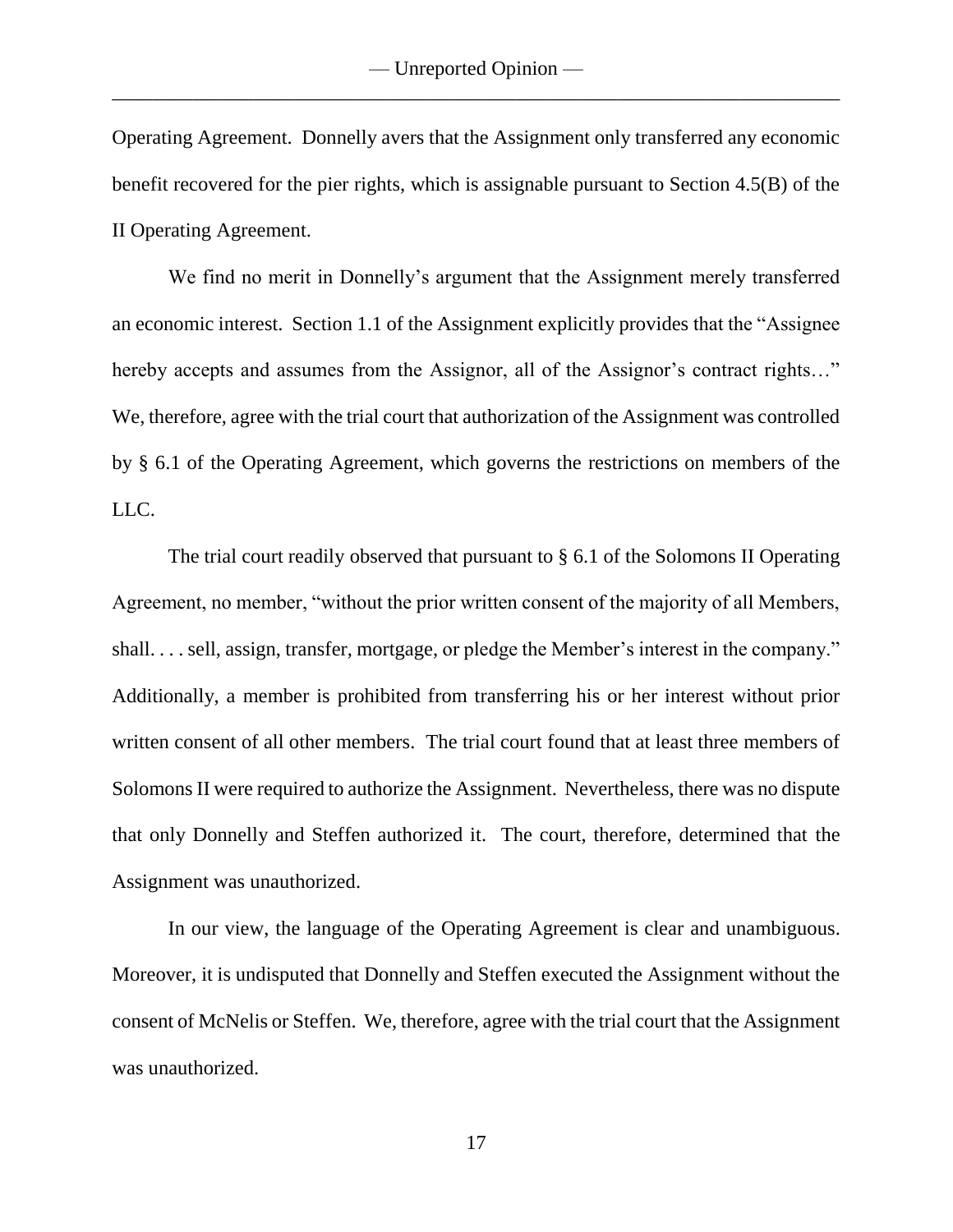#### **III. Donnelly and Steffen's remaining rights in Solomon's II**

Appellees McNelis and Erickson-File assert a cross-appeal against Donnelly and Steffen, arguing that the trial court erred when it found that Donnelly and Steffen involuntarily withdrew from the LLC, but did not lose their voting rights. We agree with the trial court's conclusion that Donnelly and Steffen involuntarily withdrew from Solomons II. We, however, disagree that they did not lose their voting rights.

Section 1 of the Operating Agreement defines "Involuntary Withdrawal" to include the occurrence of the filing of a petition seeking dissolution or seeking the appointment of a receiver. Donnelly and Steffen filed for both, and therefore, had clearly involuntarily withdrawn from Solomons II.<sup>10</sup>

Section 8.1 provides for the resulting consequences of the withdrawal of a member of the LLC. Nevertheless, the Operating Agreement does not provide what happens to the withdrawn member's interest. It provides that the company shall dissolve upon the withdrawal of a member, unless a majority of all remaining members, within 90 days, unanimously elect to continue the business of the company. The company, however, shall not dissolve merely because of the Member's involuntary withdraw, unless the company has no members for a period of 90 consecutive days. When Donnelly and Steffen

<sup>&</sup>lt;sup>10</sup> The trial court concluded that Donnelly and Steffen had involuntarily withdrawn, however, referred the parties to §§ 7-8 of the Operating Agreement "[a]s to whether Solomons II remains in existence or dissolves." The trial court then, without further explanation, denied the relief requested.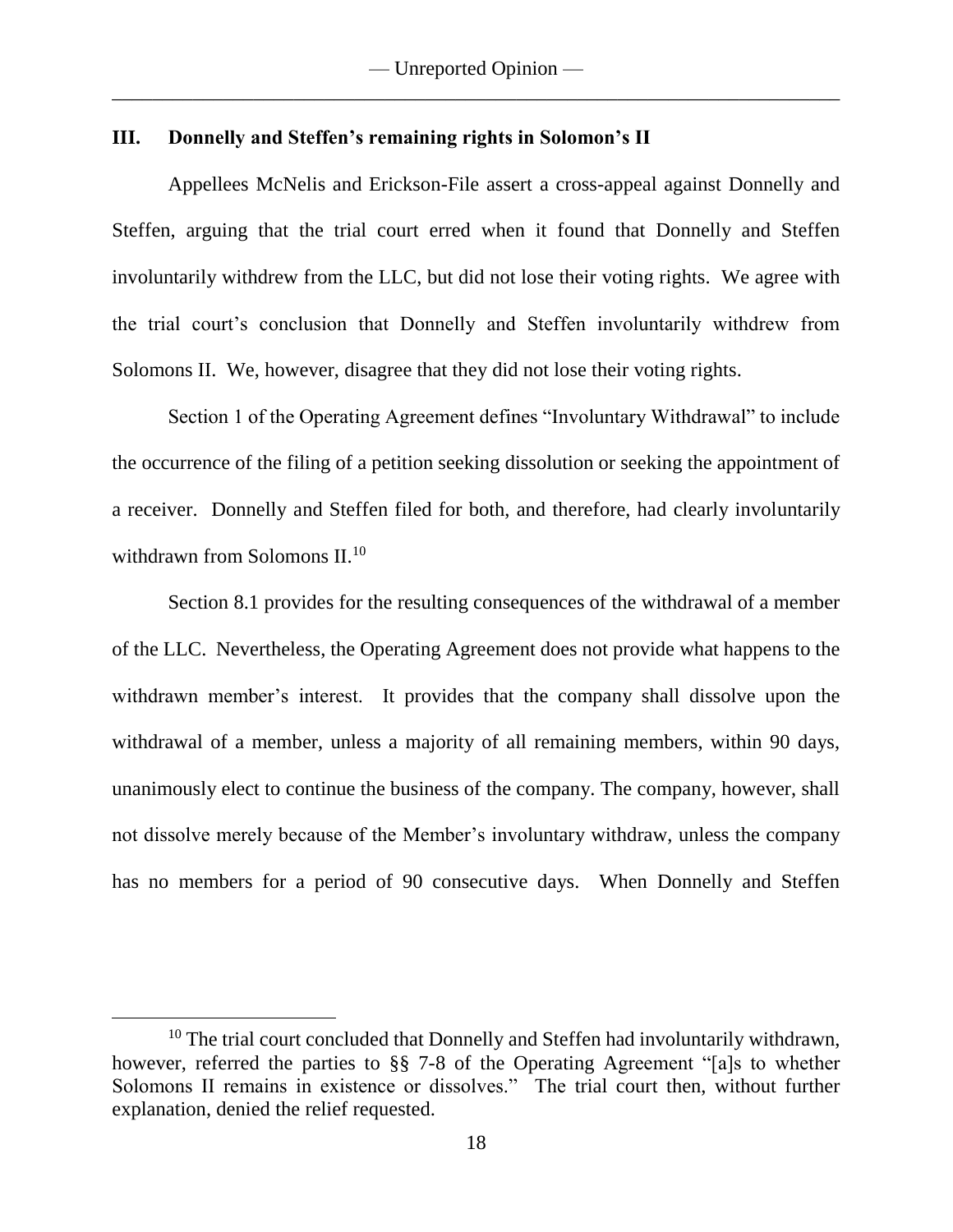involuntarily withdrew, Solomons II had two remaining members, McNelis and Erickson-File.

The remaining question is the status of Donnelly and Steffen's rights in Solomons II. The Operating Agreement is silent regarding this issue, and therefore, we look to CA §§ 4A-606-606.1 for guidance on this issue. Pursuant to CA § 4A-606, a person ceases to be a member of a limited liability company if removed as a member in accordance with the operating agreement, "[f]iles a petition or answer seeking for that person any reorganization, arrangement, composition, readjustment, liquidation, dissolution," or "[s]eeks, consents to, or acquiesces in the appointment of a trustee for, receiver for, or liquidation of the member or of all or any substantial part of the person's properties." Donnelly and Steffen ceased to be members when they involuntarily withdrew from Solomons II. When an individual ceases to be a member, and the LLC is not dissolved, the following governs the interest of the former member:

> [W]ithin a reasonable time after the person ceased to be a member, the limited liability company may elect to pay the person or the person's successor in interest, in complete liquidation of the person's membership interest, the fair value of the person's economic interest in the limited liability company as of the date the person ceased to be a member, based upon the person's right to share in distributions from the limited liability company.

CA  $\S$  4A-606.1(a). If the LLC chooses not to liquidate the individual's membership interest, " that person will be deemed to be an assignee of the unredeemed economic interest under §§ [4A-603](https://1.next.westlaw.com/Link/Document/FullText?findType=L&pubNum=1000250&cite=MDCRPASSS4A-603&originatingDoc=NEA141C80A14811E298A3A20D3F13142B&refType=LQ&originationContext=document&transitionType=DocumentItem&contextData=(sc.Category)) and [4A-604](https://1.next.westlaw.com/Link/Document/FullText?findType=L&pubNum=1000250&cite=MDCRPASSS4A-604&originatingDoc=NEA141C80A14811E298A3A20D3F13142B&refType=LQ&originationContext=document&transitionType=DocumentItem&contextData=(sc.Category)) of this subtitle." CA § 4A-606.1(b). Donnelly and Steffen have ceased to be members of Solomons II and, therefore, only have a remaining